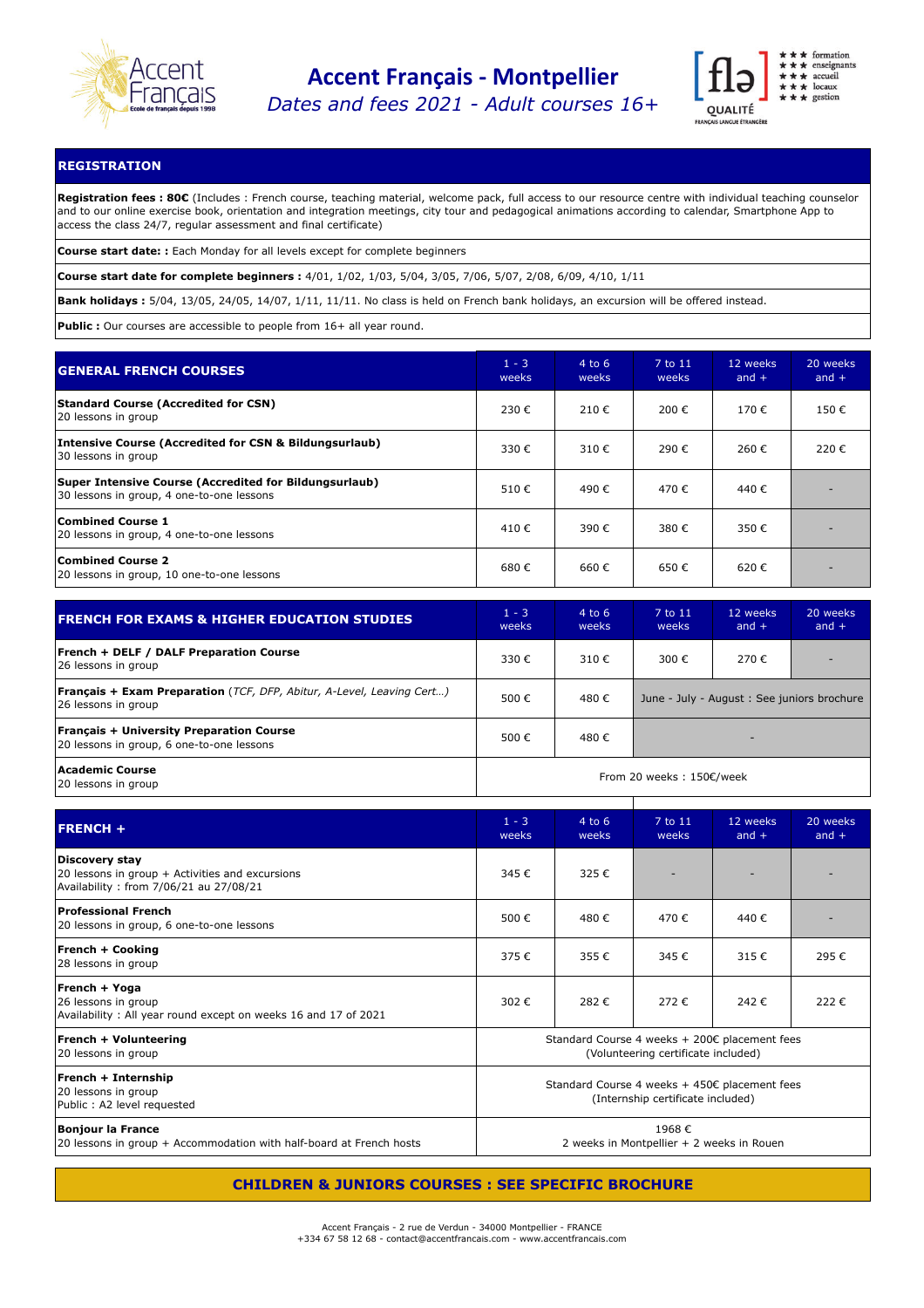

*Prices 2021 - Adult Courses 16+*



# **PROGRAMME FOR GROUPS (SCHOOL TRIP, MINISTAY FOR STUDENTS AND ADULTS)**

**Tailor-made program for groups from 8 to 120 persons including : French language courses, accommodation, activities and specific services**

> Regular program and international classes, placement by level OR specific program in closed groups Accommodation at French hosts or at our partner residences Activity program à la carte Official French certification on-site possible (DFP, TCF)

More information : contact@accentfrancais.com

| <b>PROGRAMMES FOR TEACHERS OF FRENCH</b>                                                                                                                                                     |                                                                                                                                                                                                                                                                     |              |               |  |  |  |
|----------------------------------------------------------------------------------------------------------------------------------------------------------------------------------------------|---------------------------------------------------------------------------------------------------------------------------------------------------------------------------------------------------------------------------------------------------------------------|--------------|---------------|--|--|--|
| Several formulas to find the perfect training for you !                                                                                                                                      | 1 to 3 weeks                                                                                                                                                                                                                                                        | 4 to 6 weeks | 7 to 11 weeks |  |  |  |
| <b>Individual coaching</b><br>20 lessons in group, 6 one-to-one lessons                                                                                                                      | 500€                                                                                                                                                                                                                                                                | 480€         | 470€          |  |  |  |
| Summer programme for teachers of French<br>24 lessons in group, 1 week<br>Starting dates 2021: 12/07, 19/07<br>Minimum 5 participants to confirm the session<br>Code PIC ERASMUS+: 933795915 | Face-to-face training : 299 $\epsilon$ + 80 $\epsilon$ registration fees<br>Online training : 299€ + FREE registration fees                                                                                                                                         |              |               |  |  |  |
| Tailor made comprised groups all year round<br>Public: B1 level achieved                                                                                                                     | We welcome your group from 5 teachers minimum for a tailor made program.<br>Prices upon request: contact@accentfrancais.com                                                                                                                                         |              |               |  |  |  |
| Training for teachers in your country<br>Public: B1 level achieved                                                                                                                           | We send you our pedagogical team to train your teachers<br>in your institute, school, college to work on-site with your equipement and material,<br>to set up projects that will become concrete straight away !<br>Prices upon request: contact@accentfrancais.com |              |               |  |  |  |

| <b>OFFICIAL FRENCH EXAMS</b>         |                                                                                                                                      |                                                                                                                         |                                                                                                         |  |  |
|--------------------------------------|--------------------------------------------------------------------------------------------------------------------------------------|-------------------------------------------------------------------------------------------------------------------------|---------------------------------------------------------------------------------------------------------|--|--|
| <b>TCF TOUT PUBLIC</b>               | 3 compulsory tests:<br>140€ (1h25)                                                                                                   | 2 options:<br>- Written test (60 min) : 80€<br>- Spoken test (12 min) : 80€                                             | Full TCF: $245C$                                                                                        |  |  |
| <b>TCF CARTE DE RÉSIDENT</b>         | 4 compulsory tests (1h15) : 170€ (Level to achieve : A2)                                                                             |                                                                                                                         |                                                                                                         |  |  |
| TCF ACCÈS À LA NATIONALITÉ FRANÇAISE | 4 compulsory tests (1h50) : 200€ (Level to achieve : B1)                                                                             |                                                                                                                         |                                                                                                         |  |  |
| <b>TCF QUÉBEC ET Canada</b>          | 4 tests to combine according<br>to your application<br>(Level to achieve: B2)                                                        | Oral comprehension (25min)<br>Oral expression (12 min)<br>Written comprehension (45 min)<br>Written expression (60 min) | $1 \text{ test} : 80 \in$<br>2 tests: $140$ $\varepsilon$<br>$3$ tests: $1802$<br>Full TCF (2h22): 245€ |  |  |
| <b>DELF</b>                          | A1: $120 \epsilon$<br>A2: 140€                                                                                                       | $B1:180 \epsilon$<br>B2 : 200€                                                                                          | Extra cost                                                                                              |  |  |
| <b>DALF</b>                          | for the August session: +20€<br>$C1:220 \in$<br>C2:220E                                                                              |                                                                                                                         |                                                                                                         |  |  |
| <b>DFP</b>                           | 190€                                                                                                                                 |                                                                                                                         |                                                                                                         |  |  |
| <b>EXAM DATES</b>                    | All dates are available :<br>- online on our website www.accentfrancais.com<br>- upon request by email to contact@accentfrancais.com |                                                                                                                         |                                                                                                         |  |  |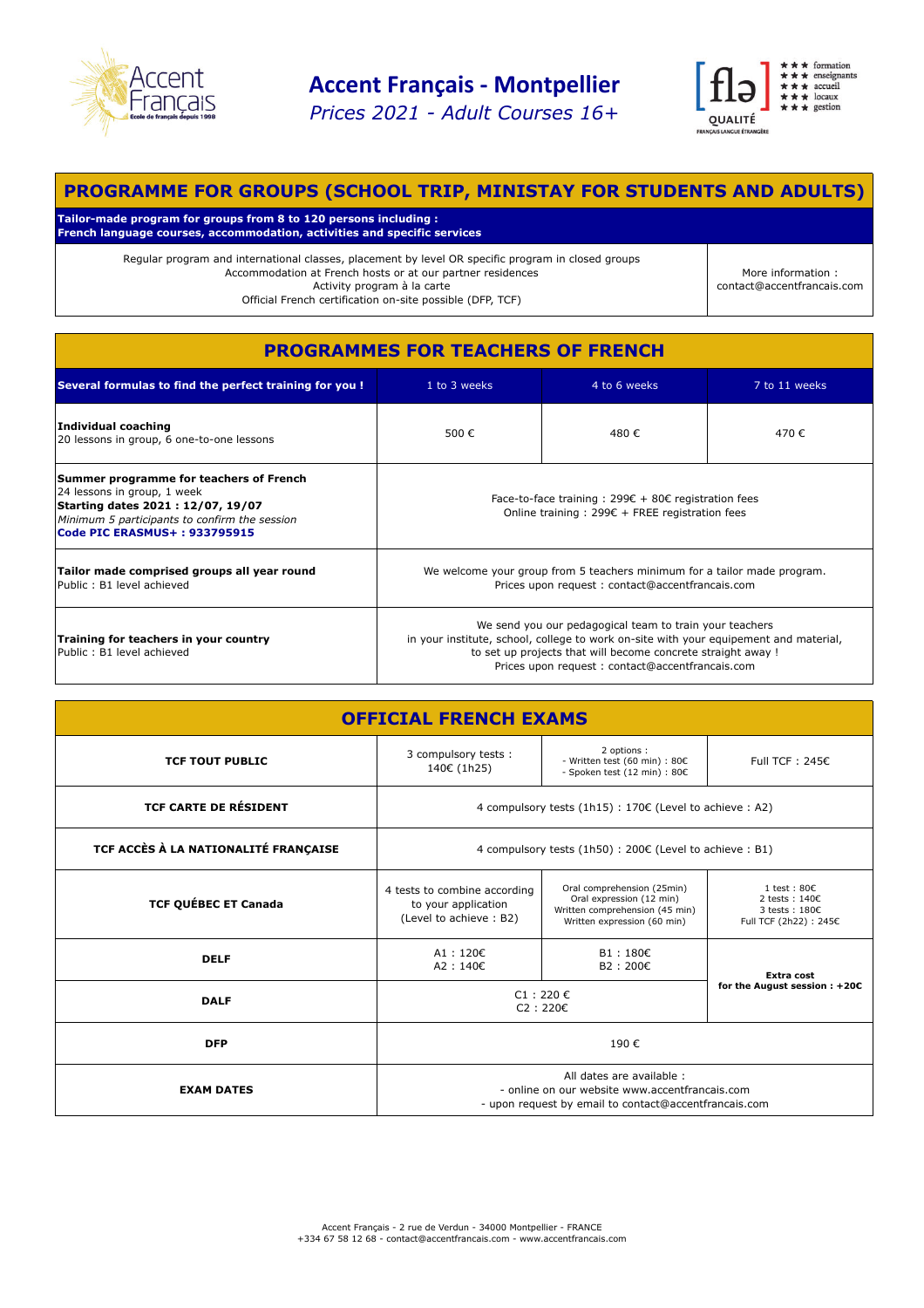

*Prices 2021 - Accommodation 16+*



## **REGISTRATION**

## **Placement fees** : 0€

**Arrival on Sunday, Departure on Saturday (Extra night possible upon request)**

**Students under 18 years old are kindly invited to choose the rooms with half-board at French hosts, thank you !** \* Option available for people traveling together. Price per person.

| <b>Room at a French host</b><br>Carefully selected hosts living 5 to 45 minutes away from school,<br>Transfer upon arrival in Montpellier and departure from Montpellier ensured by the hosts for free with 1-week notice |                                                       |                  |      | Extra night |
|---------------------------------------------------------------------------------------------------------------------------------------------------------------------------------------------------------------------------|-------------------------------------------------------|------------------|------|-------------|
|                                                                                                                                                                                                                           | Room only<br>(kitchen and bathroom to share, no meal) | 1 or 2 persons * | 130€ | 25€         |
|                                                                                                                                                                                                                           | Room with breakfast                                   | 1 person         | 150€ | 30€         |
|                                                                                                                                                                                                                           |                                                       | 2 persons $*$    | 135€ | 25€         |
| Room with half-board                                                                                                                                                                                                      |                                                       | 1 person         | 200€ | 35€         |
|                                                                                                                                                                                                                           |                                                       | 2 persons $*$    | 170€ | 30€         |

| Private studio - StudyLoca - IDEAL FOR LONG-TERM STAYS -                                                     | Price per      | Price per       | Extra night |
|--------------------------------------------------------------------------------------------------------------|----------------|-----------------|-------------|
| Good location: 10/15 minutes away from the school by tramway                                                 | week           | week            |             |
| Available all year round, all included                                                                       | (from 4 weeks) | (from 12 weeks) |             |
| Furnished studio 18m2 with single or truckle beds, private<br>bath facilities, equiped kitchenette, Internet | 175€           | 160€            | 40€         |

| <b>Tourist residence - Marianne ***</b><br>Good location: 15 minutes away by tramway or 25 minutes walking<br>Private flat with bath facilities, kitchenette, A/C, TV, internet, swimming pool on the roof (June to Septembre)<br>Available all year round, price per apartment, tourist tax not included |      | Price per<br>week<br>(from 5 weeks) | Extra night |
|-----------------------------------------------------------------------------------------------------------------------------------------------------------------------------------------------------------------------------------------------------------------------------------------------------------|------|-------------------------------------|-------------|
| Classic furnished studio 1/2 pax<br>(Double bed or twin beds)                                                                                                                                                                                                                                             | 400€ | 300€                                | 65€         |
| 1-bedroom apartment 1/4 pax<br>(1 separate bedroom with double bed or twin beds and 1 livingroom<br>with sofa-bed)                                                                                                                                                                                        | 500€ | 400€                                | 85€         |

| Tourist residence - Odalys Les Occitanes ****<br>Ideal location: 5 minutes away from the school walking<br>Private flat with bath facilities, kitchenette, A/C, TV, internet<br>Available all year round, price per apartment, tourist tax not included | Price per<br>week<br>(from 1 week) | Price per<br>week<br>(from 5 weeks) | Extra night |
|---------------------------------------------------------------------------------------------------------------------------------------------------------------------------------------------------------------------------------------------------------|------------------------------------|-------------------------------------|-------------|
| Classic furnished studio 20-25m2<br>(Double bed or twin beds)                                                                                                                                                                                           | 420€                               | 400€                                | 70€         |
| Superior furnished studio 30-34m2<br>(Double bed or twin beds)                                                                                                                                                                                          | 450€                               | 430€                                | 75€         |

| <b>HIGH SEASON ADDITIONAL ACCOMMODATION</b>                                                                              |                                                              |                                    |                                     |             |  |
|--------------------------------------------------------------------------------------------------------------------------|--------------------------------------------------------------|------------------------------------|-------------------------------------|-------------|--|
| Student residence - Private studio<br>Ideal location: 10/20 minutes walk from the school<br>Available from May to August |                                                              | Price per<br>week<br>(from 1 week) | Price per<br>week<br>(from 5 weeks) | Extra night |  |
| Internet single bed                                                                                                      | Individual 15m2 studio, private bath, fully equiped kitchen, | 200€                               | 190€                                | 35€         |  |

| <b>TRANSFERS</b>                                                                                                           |              |  |  |  |  |
|----------------------------------------------------------------------------------------------------------------------------|--------------|--|--|--|--|
| Transfer by taxi from/to Montpellier airport or Sud de France<br>station or Saint-Roch station to your accommodation place | 50€/transfer |  |  |  |  |